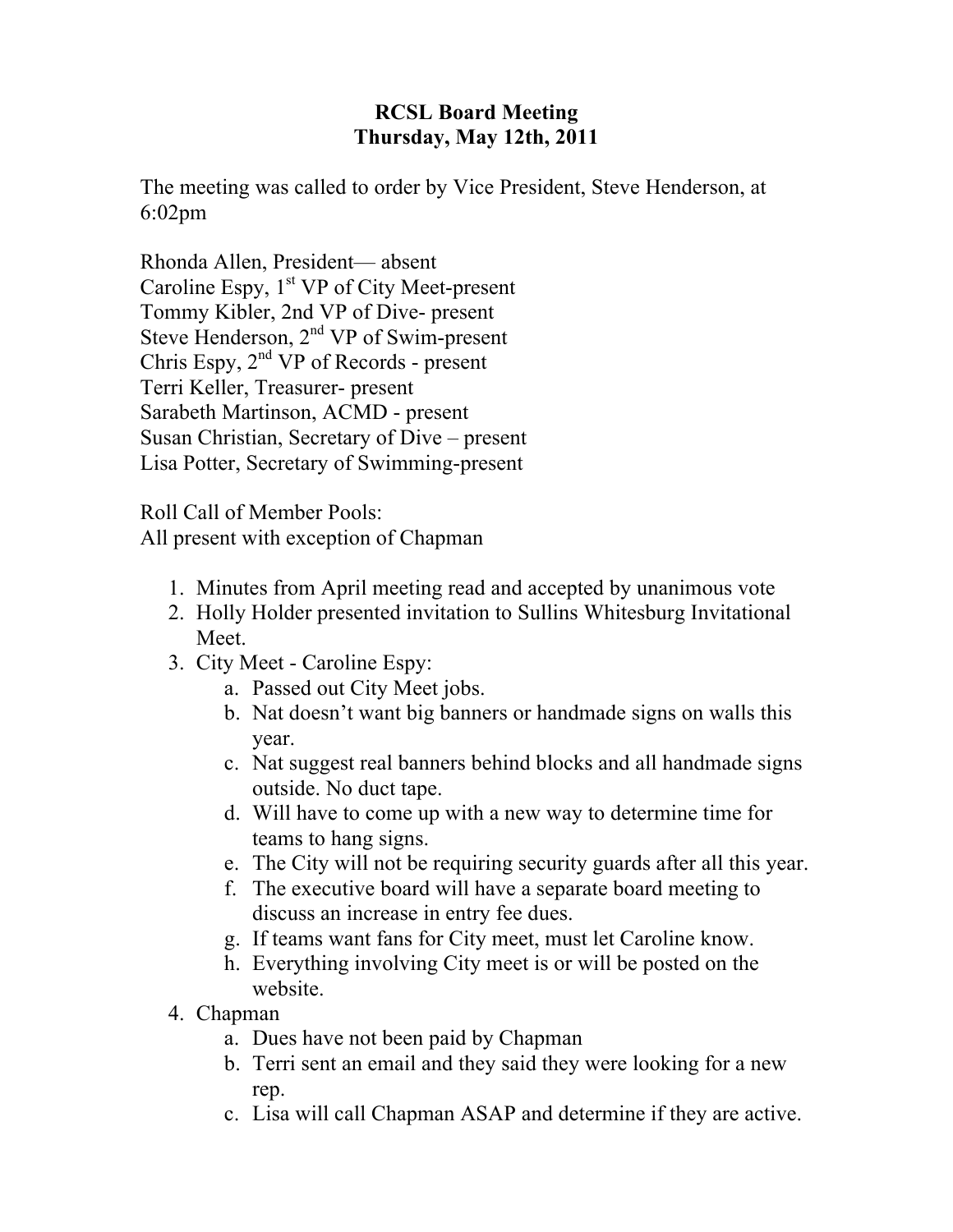- 5. Records Chris Espy
	- a. Announced computer training. 2 sessions will be held.
	- b. Gave location of training sessions.
	- c. If operators have problems loading Hy-Tek, let Chris know in advance of training and he will help you get it loaded prior to training.
- 6. Dual Meet Supplies
	- a. The league will not be supplying materials for dual meets this year. What each team will need is listed on the handout.
- 7. Byrd Springs Proposal on Age Requirement
	- a. The proposal had confusing language and must be re-written for submittal.
	- b. Lisa instructed the proper procedure and format for proposal writing and submittal.
	- c. Chris will post an example proposal on the website.
	- d. Motion to table the proposal from Byrd Springs until after the summer season passed unanimously.
	- e. Kim Blasingame wanted it noted that the board had failed to execute the proposal properly.
	- f. Another rep stood and read the email from Lisa that was sent to all reps noting that the proposal would not be voted on at this meeting so the board was not at fault.
	- g. Open discussion of the proposal and its purpose for 5 minutes.
	- h. Motion to table the proposal. 15 reps voted yes. Passed by majority.
- 8. Officials Steve Henderson
	- a. Many officials from many teams have not re-certified yet
	- b. Deadline for re-certification is May  $31<sup>st</sup>$ .
	- c. Announced deck training times.
- 9. New Business
	- a.  $1<sup>st</sup>$  Place Athletics will be the league sponsor at City Meet.
	- b. Sarah Stoddard from Monte Sano proposed all older swimmers go help with the tornado recovery efforts. She will organize the volunteer effort and contact reps.
	- c. Question of Matrix that determines which teams have home/away meets. Matrix is determined by placement at City Meet.
	- d. Some concern that too many changes are being made to the Rules of Competition.

10.